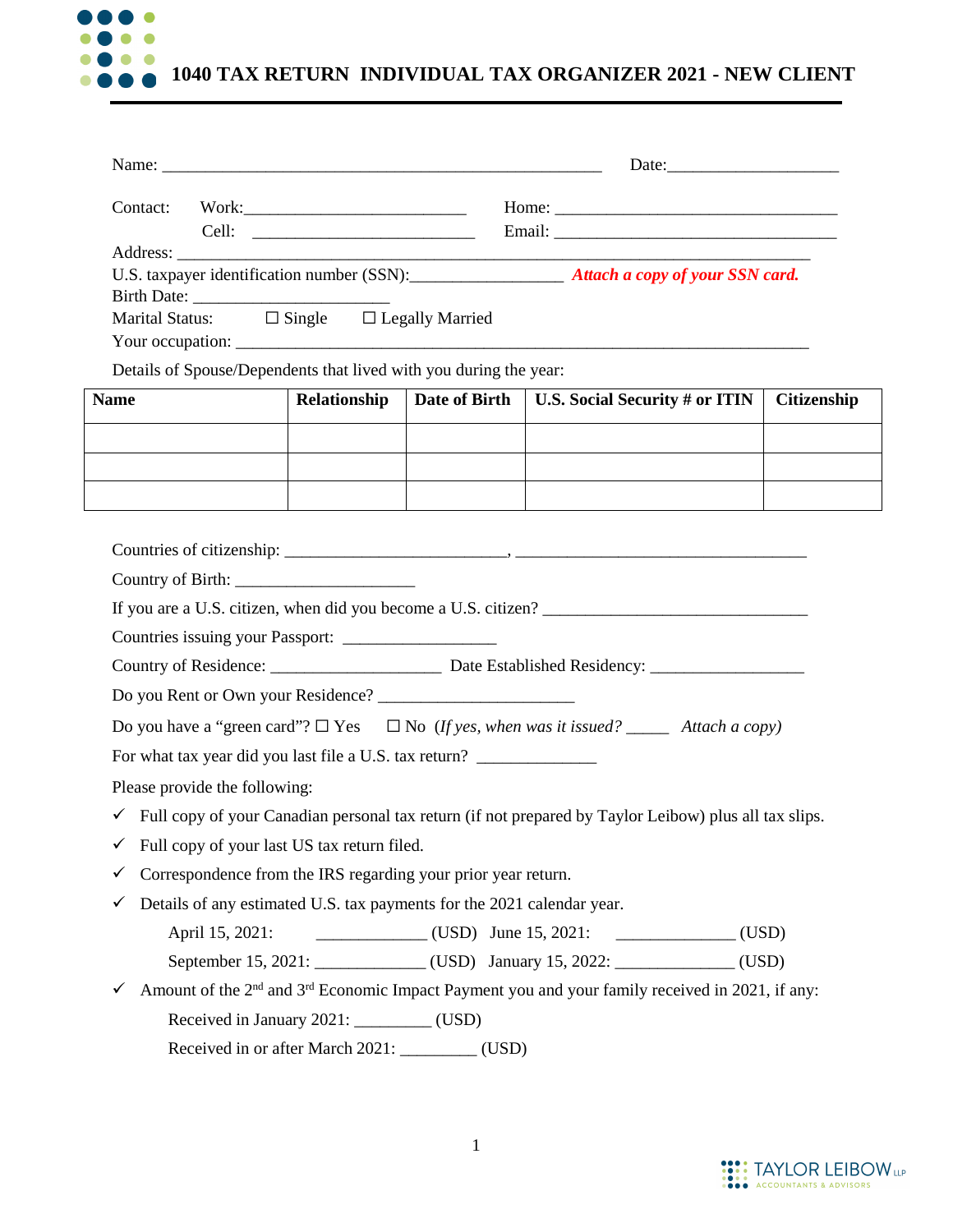| $\overline{\phantom{a}}$ | $\checkmark$ Did you receive any funds from the Advanced Child Tax Credit between July and December of<br>$\Box$ No (If yes, please provide a copy of Letter 6419).<br>2021?<br>$\Box$ Yes<br>During the year, did you incur the following expenses? (If so, provide the dollar amount and note the<br><i>currency</i> )<br>(USD) |                |              |
|--------------------------|-----------------------------------------------------------------------------------------------------------------------------------------------------------------------------------------------------------------------------------------------------------------------------------------------------------------------------------|----------------|--------------|
|                          |                                                                                                                                                                                                                                                                                                                                   |                |              |
|                          |                                                                                                                                                                                                                                                                                                                                   |                |              |
|                          | <b>Medical Expenses</b>                                                                                                                                                                                                                                                                                                           |                |              |
|                          | Charitable Donations to Canadian Charity ______________ (CDN)<br>Charitable Donations to US Charity ______________ (USD)                                                                                                                                                                                                          |                |              |
|                          | Please answer YES or NO to the following questions and <b>provide details</b> if you answer Yes.                                                                                                                                                                                                                                  |                |              |
| 1.                       | If you are a teacher or other educator, provide details on any unreimbursed<br>expenses for personal protective equipment and other supplies used for<br>COVID-19 measures.                                                                                                                                                       | $\Box$ Yes     | $\Box$ No    |
| 2.                       | Were you self-employed during the year and due to COVID-19 were you<br>unable to work for reasons related to your own health or to care for a family<br>member?                                                                                                                                                                   | $\Box$ Yes     | $\Box$ No    |
| 3.                       | With respect to any U.S. Individual Retirement Arrangement ("IRA") or 401(k)<br>accounts, did you make any contributions, rollovers, or withdrawals during the<br>year?                                                                                                                                                           | $\Box$ Yes     | $\Box$ No    |
|                          | 4. Do you have a 529 college savings plan or are you the beneficiary of a 529<br>college savings plan?                                                                                                                                                                                                                            | $\Box$ Yes     | $\square$ No |
|                          | 5. Do you have a U.S. Roth IRA?                                                                                                                                                                                                                                                                                                   | $\Box$ Yes     | $\Box$ No    |
|                          | 6. Do you have a U.S. revocable living trust?                                                                                                                                                                                                                                                                                     | $\Box$ Yes     | $\Box$ No    |
| 7.                       | Did you sell any assets (stocks, bonds, real estate, etc.) during the year?<br>If yes, provide the cost of the initial purchase, the date of purchase, the sale<br>proceeds, and the date of sale.                                                                                                                                | $\Box$ Yes     | $\Box$ No    |
|                          | 8. Do you, or any immediate family member, have any investments in a company<br>not listed on a stock exchange?                                                                                                                                                                                                                   | $\Box$ Yes<br> | $\Box$ No    |
| 9.                       | Did you own any mutual funds during the year in an investment account outside<br>your RRSP, RRIF or LIRA?                                                                                                                                                                                                                         | $\Box$ Yes     | $\Box$ No    |
|                          | 10. At any time during the year, did you own or control, 10% or more of a<br>Corporation, Trust, or Partnership?                                                                                                                                                                                                                  | $\Box$ Yes     | $\Box$ No    |
|                          | 11. Were you an officer or director of a corporation during the year?                                                                                                                                                                                                                                                             | $\Box$ Yes     | $\Box$ No    |

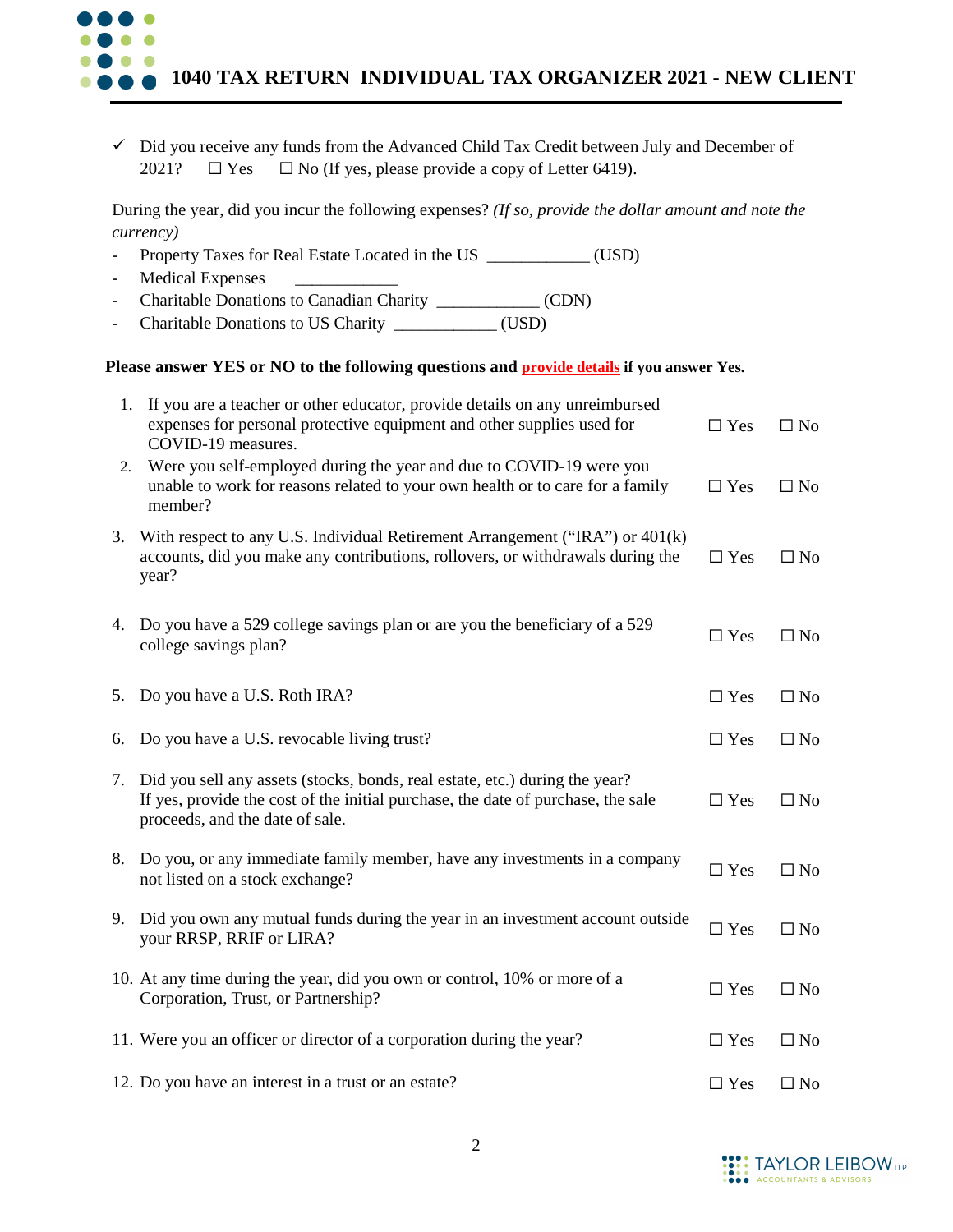

**1040 TAX RETURN INDIVIDUAL TAX ORGANIZER 2021 - NEW CLIENT**

| 13. During the year, were you the owner or beneficiary of a Registered Disability<br>Savings Plan (RDSP), Registered Education Savings Plan (RESP) or Tax Free<br>Savings Account (TFSA)?                        | $\Box$ Yes | $\Box$ No    |
|------------------------------------------------------------------------------------------------------------------------------------------------------------------------------------------------------------------|------------|--------------|
| If yes, please provide the annual statement for each RDSP/RESP/TFSA<br>showing the amount and type of income earned during the year, the<br>contributions, the withdrawals and the December 31st balance.        |            |              |
| If Form 3520 and/or Form 3520-A were prepared and filed for the prior year,<br>please provide a copy of each form filed.                                                                                         |            |              |
| 14. Do you receive US Social Security?                                                                                                                                                                           | $\Box$ Yes | $\Box$ No    |
| If yes, did you start receiving benefits on or before January 1, 1997?                                                                                                                                           | $\Box$ Yes | $\Box$ No    |
| 15. During the year, did you gift property (cash, investments or real estate etc.) in<br>excess of \$15,000 USD to any person?                                                                                   | $\Box$ Yes | $\Box$ No    |
| 16. Were you the owner of, or did you have signature authority over any bank<br>account, securities or other financial account (including RRSPs and RRIFs)<br>located outside of the US at any time in the year? | $\Box$ Yes | $\Box$ No    |
| If yes, was the aggregate value at any time in the year more than \$10,000 USD?                                                                                                                                  | $\Box$ Yes | $\Box$ No    |
| If yes, please complete the FBAR summary enclosed. An electronic version of<br>the form is available at www.taylorleibow.com/us-tax-services                                                                     |            |              |
| 17. Do you have a life insurance policy with a cash surrender value?                                                                                                                                             | $\Box$ Yes | $\Box$ No    |
| If yes, please provide a December statement showing the current value.                                                                                                                                           |            |              |
| 18. Do you have a pension plan or deferred compensation arrangement (does not<br>include CPP, OAS, US Social Security)?                                                                                          | $\Box$ Yes | $\Box$ No    |
| If yes, please provide the current value of the plan if available.                                                                                                                                               |            |              |
| 19. At any time during the year, did you receive, sell, send, exchange, or otherwise<br>acquire any financial interest in any virtual currency?                                                                  | $\Box$ Yes | $\Box$ No    |
| 20. At any time during the year, did you receive gambling winnings or incur<br>gambling losses? This includes, but is not limited to, winnings from lotteries,<br>raffles, horse races and casinos.              | $\Box$ Yes | $\Box$ No    |
| 21. At any time during the year, did you receive more than \$100,000 USD as a gift<br>or bequest from a non-U.S. person or a foreign estate (non-U.S. estate)?                                                   | $\Box$ Yes | $\square$ No |
|                                                                                                                                                                                                                  |            |              |